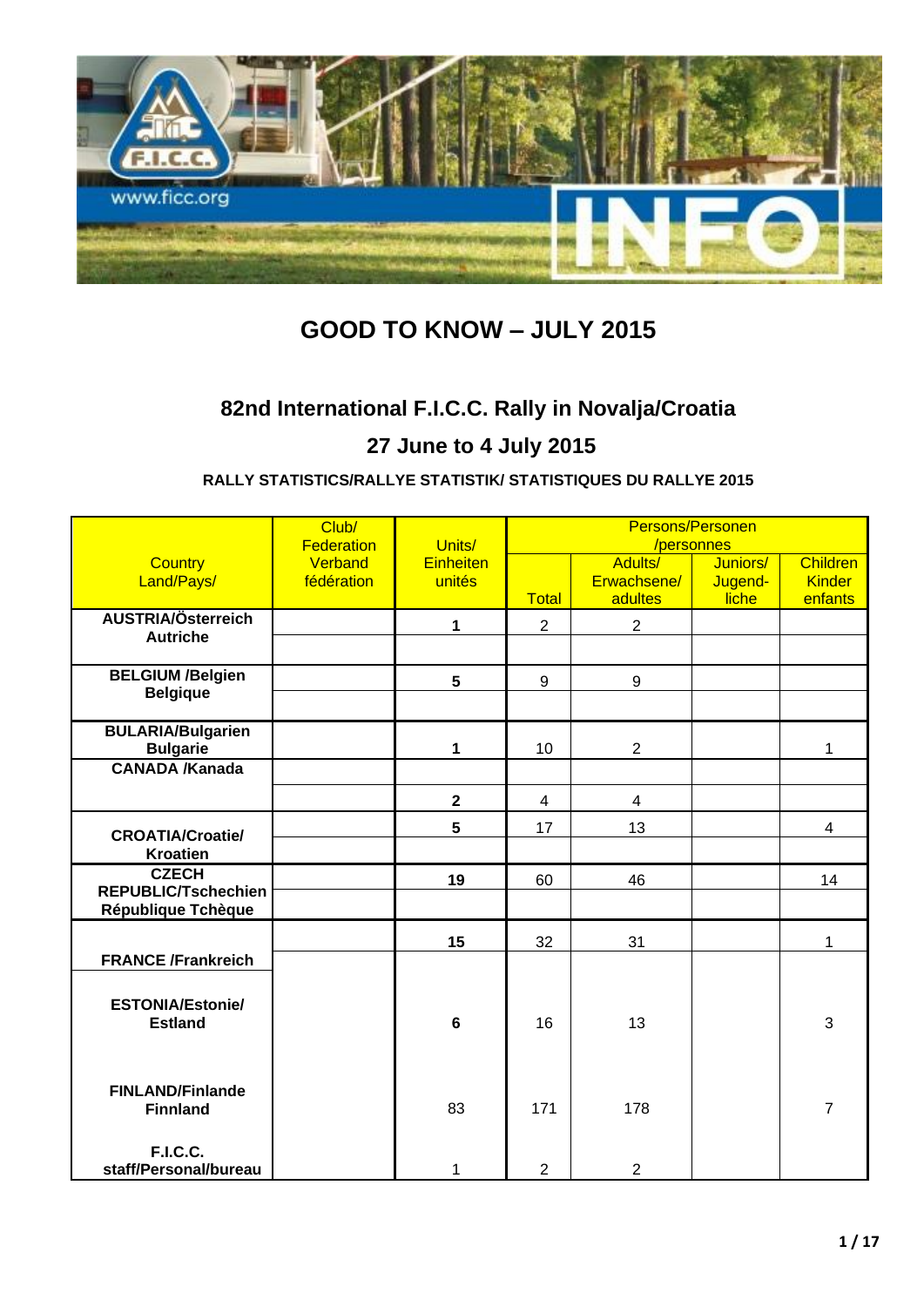

|                                           |                                                 |                                      | Persons/Personen<br>/personnes |                                       |                              |                                             |
|-------------------------------------------|-------------------------------------------------|--------------------------------------|--------------------------------|---------------------------------------|------------------------------|---------------------------------------------|
| <b>Country</b><br>Land/Pays/              | <b>Club/Federation</b><br>Verband<br>fédération | Units/<br><b>Einheiten</b><br>unités | <b>Total</b>                   | Adults/<br>Erwachsen<br>e/<br>adultes | Juniors/<br>Jugend-<br>liche | <b>Children</b><br><b>Kinder</b><br>enfants |
| <b>GERMANY/Deutschland/</b><br>Allemagne  |                                                 | 46                                   | 91                             | 91                                    |                              |                                             |
| <b>GREAT BRITAIN</b>                      |                                                 | 61                                   | 117                            | 117                                   |                              |                                             |
| Grossbritannien<br><b>Grande-Bretagne</b> |                                                 |                                      |                                |                                       |                              |                                             |
|                                           |                                                 |                                      |                                |                                       |                              |                                             |
| <b>HUNGARY /Ungarn</b>                    |                                                 | 19                                   | 53                             | 42                                    |                              | 11                                          |
| Hongrie                                   |                                                 |                                      |                                |                                       |                              |                                             |
|                                           |                                                 |                                      |                                |                                       |                              |                                             |
|                                           |                                                 |                                      |                                |                                       |                              |                                             |
| <b>ITALY/Italien/Italie</b>               |                                                 | 56                                   | 118                            | 110                                   |                              | 8                                           |
| <b>IRELAND/Irland/ Irlande</b>            |                                                 |                                      |                                |                                       |                              |                                             |
|                                           |                                                 | 1                                    | 1                              | 1                                     |                              |                                             |
| <b>JAPAN</b>                              |                                                 | 1                                    | 1                              | 1                                     |                              |                                             |
| LUXEMBOURG/Luxemburg                      |                                                 | 1                                    | $\overline{2}$                 | $\overline{2}$                        |                              |                                             |
| NETHERLANDS/Niederlande/                  |                                                 |                                      |                                |                                       |                              |                                             |
| Pays-Bas                                  |                                                 | 9                                    | 19                             | 18                                    |                              | 1                                           |
| <b>NORWAY /Norwegen</b>                   |                                                 |                                      |                                |                                       |                              |                                             |
| Norvège                                   |                                                 | 10                                   | 22                             | 21                                    |                              | 1                                           |
|                                           |                                                 |                                      |                                |                                       |                              |                                             |
| POLAND/Polen/Pologne                      |                                                 | 40                                   | 106                            | 90                                    |                              | 16                                          |
| <b>PORTUGAL</b>                           |                                                 | 5                                    | 8                              | 8                                     |                              |                                             |
| ROMANIA/Rumänien/Roumanie                 |                                                 | $\overline{9}$                       | 29                             | 21                                    |                              | 8                                           |
| RUSSIA /Russland<br><b>Russie</b>         |                                                 | 18                                   | 62                             | 53                                    |                              | 9                                           |
| <b>SLOVENIA/Slowenien/Slovenie</b>        |                                                 | 23                                   | 52                             | 45                                    |                              | $\overline{7}$                              |
| SLOVAKIA/Slowakie/Slowakei                |                                                 | 20                                   | 44                             | 39                                    |                              | $5\phantom{.0}$                             |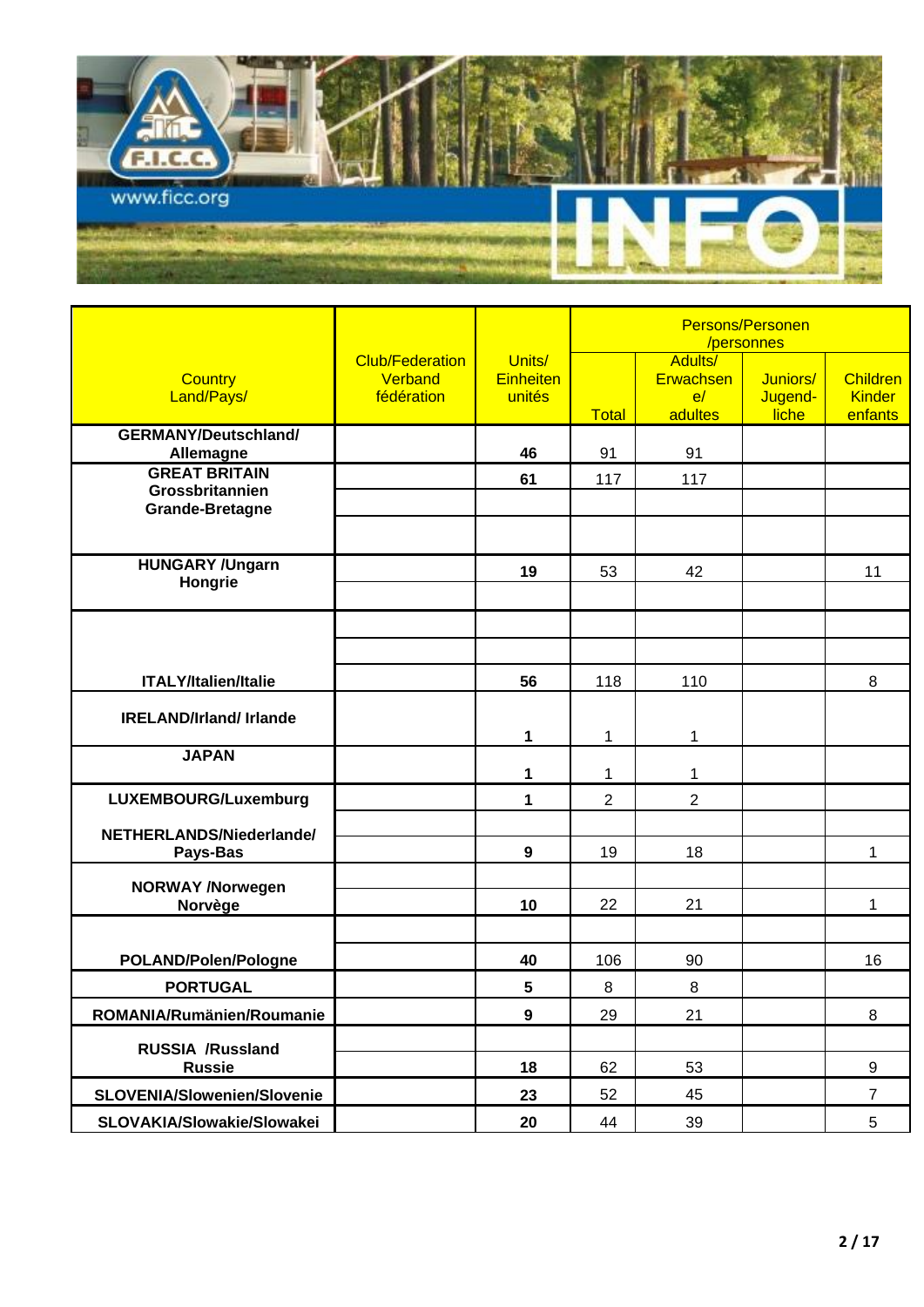

| <b>SPAIN /Spanien</b>                                                                                           |           |              |    |                |
|-----------------------------------------------------------------------------------------------------------------|-----------|--------------|----|----------------|
| <b>Espagne</b>                                                                                                  | 20        | 41           | 43 | $\overline{2}$ |
|                                                                                                                 |           |              |    |                |
| <b>SWEDEN /Schweden</b><br>Suède & Danish<br>participants/&dä-<br>nische<br>Teilnehmer/&<br>participants danois | 34        | 68           | 72 | 4              |
| <b>SWITZERLAND</b>                                                                                              |           |              |    |                |
| <b>Schweiz/Suisse</b>                                                                                           | 20        | 41           | 41 |                |
|                                                                                                                 |           |              |    |                |
| <b>TAIWAN</b>                                                                                                   | 11        | 37           | 38 | 1              |
| <b>TURKEY /Türkei</b>                                                                                           |           |              |    |                |
| <b>Turquie</b>                                                                                                  | 27        | 57           | 58 | 1              |
| <b>UKRAINE/Ukraine/</b><br><b>Ukranie</b>                                                                       | 21        | 48           | 61 | 13             |
|                                                                                                                 | $592 + 6$ | $1.181 + 12$ |    | 108            |
|                                                                                                                 | 598       | 1.193        |    | 108            |

F.I.C.C. Council and Honorary Members – Voluntary helpers:

**The F.I.C.C. Challenge 2015** was won by :

#### **The Camping Association of the Republic of China**

(Calculated on the basis of the highest number of rally participants (individuals) of a club or federation, multiplied by the officially recognised kilometrage by air from the major airport nearest the headquarters of that club or federation to the major airport nearest to the rally site.)

The Organiser's Prize is awarded to the national clubs or federations with the highest number of registered and paying participants at the rally.

**Category I** (Clubs and federations with 1 to 10,000 members): **Motor Caravanners Club (GB)**

**Category II** (Clubs and federations with 10,001 to 25,000 members): **Norsk Bobil og Caravan Club (N)**

**Category III** (Clubs and federations with 25,001 members and over): **SF Caravan (FIN)**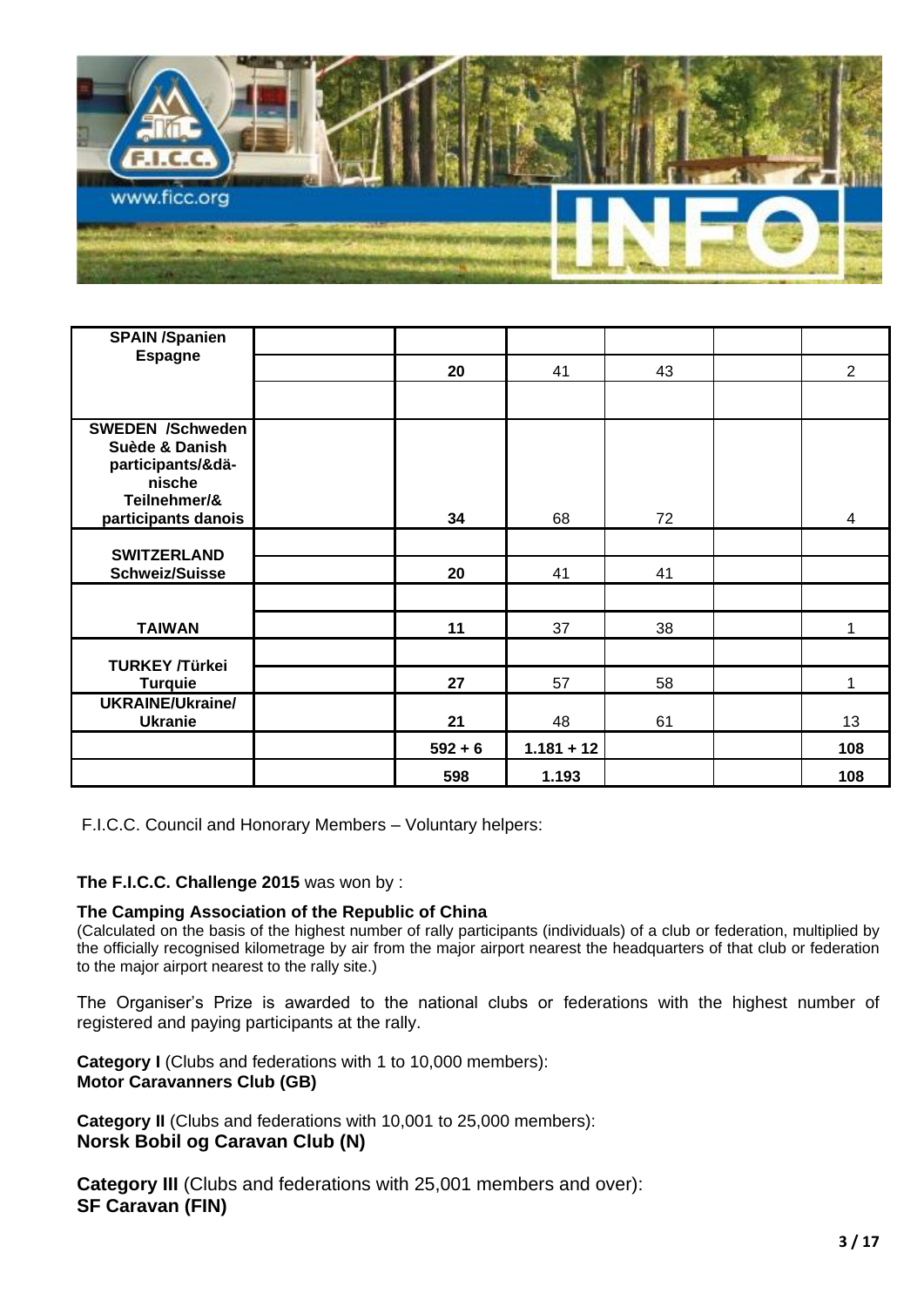

**Croatia – Novalja – Island of Pag – Strasko Campsite A very successful international F.I.C.C. Rally**

If you are an enthusiastic camper or caravanner and go to an international rally on a 4 or 5-star campsite, then you are a lucky devil !

And if you are a member of a club or federation that belongs to the world-wide federation of camping, caravanning and motorcaravanning, alias F.I.C.C., and were at this particular international rally on the Strasko campsite, then you are a lucky camper indeed!

There were 598 outfits from 32 countries at the 82nd International F.I.C.C. Rally on the Island of Pag in Croatia. A very varied programme was on offer : entertainment during the day and every evening, a variety of excursions and sporting activities, but perhaps most important of all : 7 days' holiday.

You still have to ask the question though « Was everybody happy and satisfied ? » It is difficult to come up with a definitive answer to this question since you cannot possibly please all of the people all of the time when you organise such a big event.

Everyone is different and people's expectations vary tremendously. What one person considers to be brilliant, another finds disappointing.

However, in general, the joint efforts of the Strasko campsite and Udruga Kampista Hrvtske were much appreciated, judging by people's comments and smiling faces.

**Campsite** : The Strasko campsite is right on the sea and is one of the best camping grounds in Europe. The bay and beach have been awarded the « Blue Flag ». The campsite has 14 clean and modern sanitary blocks with toilets, showers and washbasins, facilities for the disabled, clothes washers etc. as well as restaurants, shops and sports faciliites.

**Pitches :** The pitches are laid out under oak and olive trees that give a lot of welcome shade. Most are of a very high standard with electricity, running water, waste water drainage as well as satellite and TV connections. So most of the participants were able to enjoy a good, modern camping holiday in a natural setting.

A number of fully equipped, air-conditioned mobile homes offered rally participants alternative accommodation.

**Opening Ceremony :** The Opening Ceremony was organised in a large marquee on the « main road » in the middle of the rally ground and some aspects were rather chaotic.

The general idea is that it should not just be the parade of nations, but a colourful display reflecting the different cultures and ties of friendship between countries and peoples and this should be a highlight of the ceremony. The music at the beginning of the parade was unfortunately inaudible. In future, organising committees should pay more attention and give more prominence to the parade so that the splendidly colourful national costumes and waving banners and flags are imprinted on everyone's memory.

**Programme** : People were generally happy with the music in the big marquee every evening and many a couple took to the dance floor and « tripped the light fantastic ».

**General Assembly :** 39 clubs and federations attended the General Assembly that was held in the gymnasium of a local school.

**Excursions :** Excursions were arranged in the vicinity and further afield. Participants were generally happy and much impressed by the virgin countryside, rushing waterfalls, rich flora and fauna, caves and grottoes with their interesting rock formations, the tasty regional dishes and the friendly welcome they were given.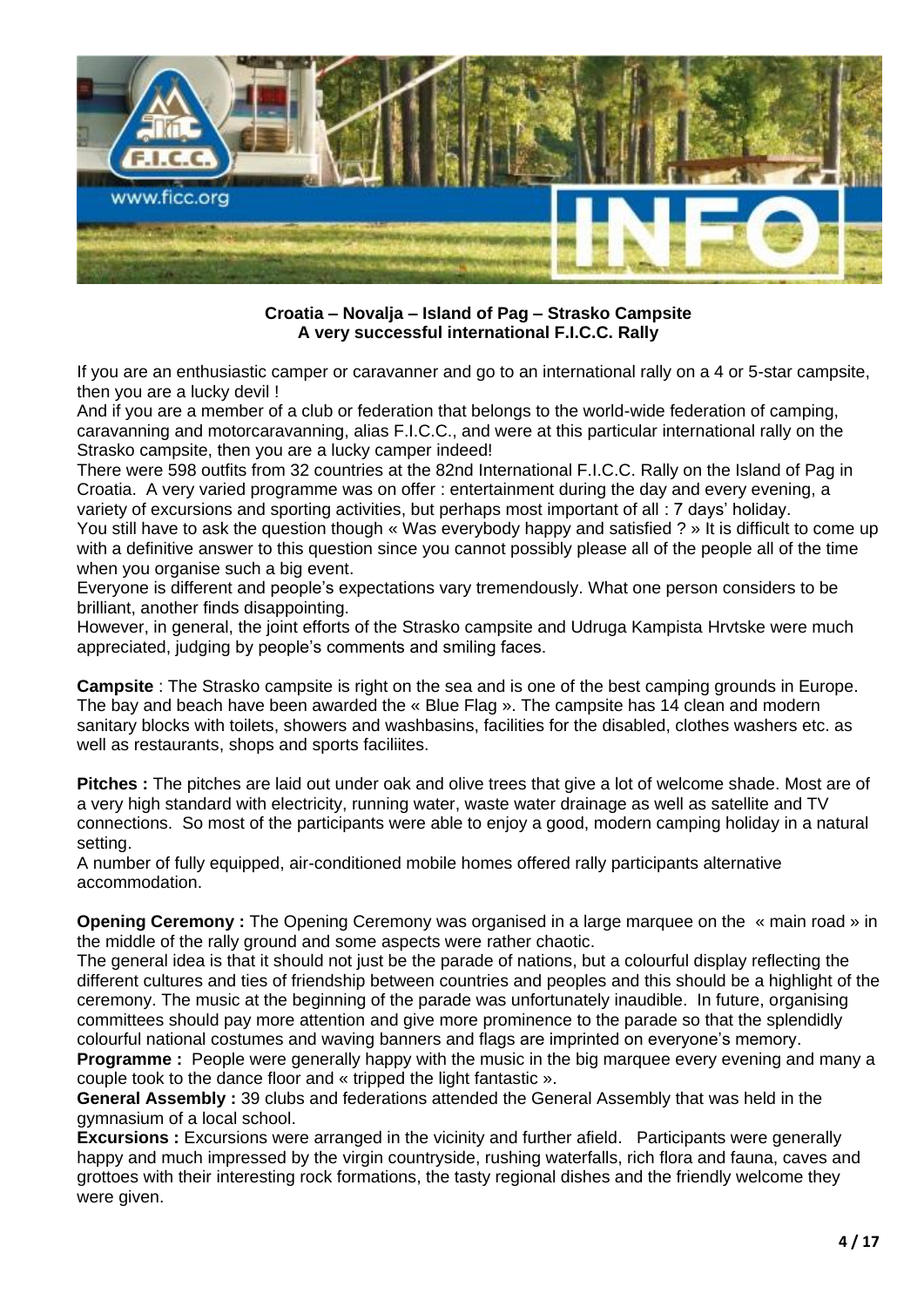

**Closing Ceremony :** People said their farewells at this event amid tears of joy and sadness.

Would they all meet up again next year? The F.I.C.C. flag was handed over to Mr. Suk-Jae Chang from South Korea because KCCF will be

organising the 83rd International F.I.C.C. Rally in Wanja at the end of July.

After that the F.I.C.C. flag will be passed to Mr. Joao Luis Queroz, President of the Portuguese federation, for the 84th International F.I.C.C. Rally in Ponte de Lima, Portugal in 2016.

In conclusion we would like to quote our late Swedish camping friend, Tom Carlson, who said : « I cannot think of any other event that would give me the same opportunity to get to know so many people from such different cultures, traditions and customs as an F.I.C.C. Rally. It is quite simply a wonderful experience - may it carry on for ever. ».

Bülent Karaboncuk F.I.C.C. Council Member





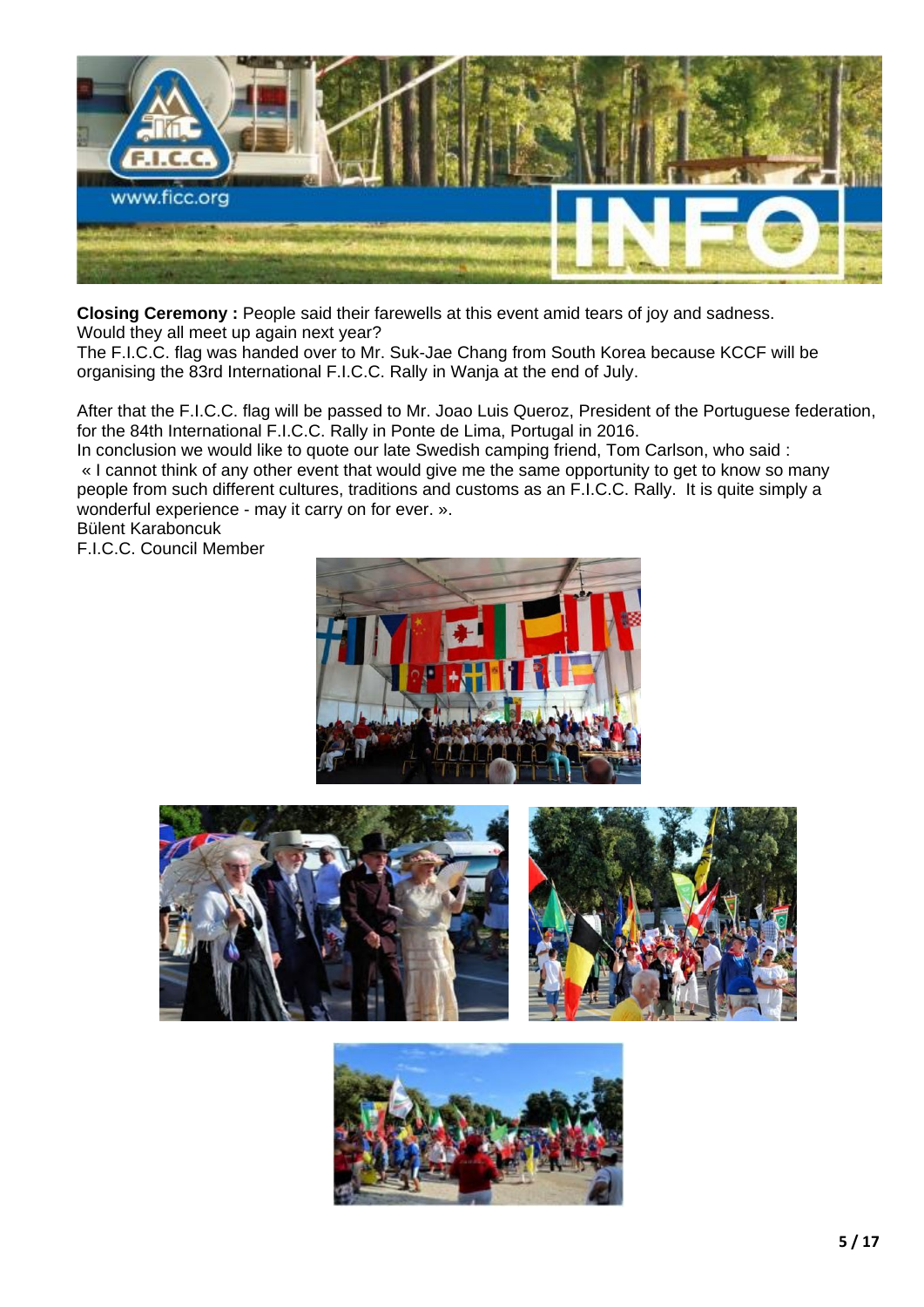

**84th INTERNATIONAL F.I.C.C. RALLY IN PONTE DE LIMA /PORTUGAL from 29 July to 7 August 2016**



### **Heritage, environment and rural charm**

Protecting its environment is one of Ponte de Lima's main preoccupations a fact that is easy to understand when you see how Mother Nature has endowed the whole area with wonderful scenery and great natural beauty which deserve to be preserved for posterity.

Tucked away in a beautiful valley, Ponte de Lima is an idyllic destination for tourists who are looking for a different type of holiday where they can immerse themselves in the natural world alongside a population in an authentic rural setting. Local people are justifiably proud of their lifestyle.

Ponte de Lima was recently awarded the European Prize for Tourism and the Environment for being one of the eight most beautiful and interesting tourist destinations in Europe.

### **Gastronomic delights**

Ponte de Lima's local speciality is Arroz de Sarrabulho, a strong, traditional spicy stew of marinated pork and rice. The meat is cut into small pieces and stewed, seasoned with bay leaves, nutmeg, cloves, salt and pepper. Rice is added flavoured with cumin.

Most of Ponte de Lima's dishes contain pork in one guise or another, whether spare ribs in the style of Clara Penha or "belouras" (blood sausage with cornmeal) and smoked sausage - pork is omnipresent. Until quite recently family and friends gathered round for the traditional pig slaughtering.

Eels from the Lima river are especially sought after in Ponte de Lima. This delicacy is prepared in a variety of ways between New Year and late spring, most popularly in a red wine stew with rice.

Anyone with a sweet tooth will love "leite creme" a burnt cream dessert with caramel topping.

Manuel Couto Viana reckons that "Arroz de sarrabulho that is not followed by leite creme as a dessert is like a meal with no bread and that only exists in hell".

You must try these local specialities during your stay in Ponte de Lima – you will find them on the menu in many of the restaurants in town.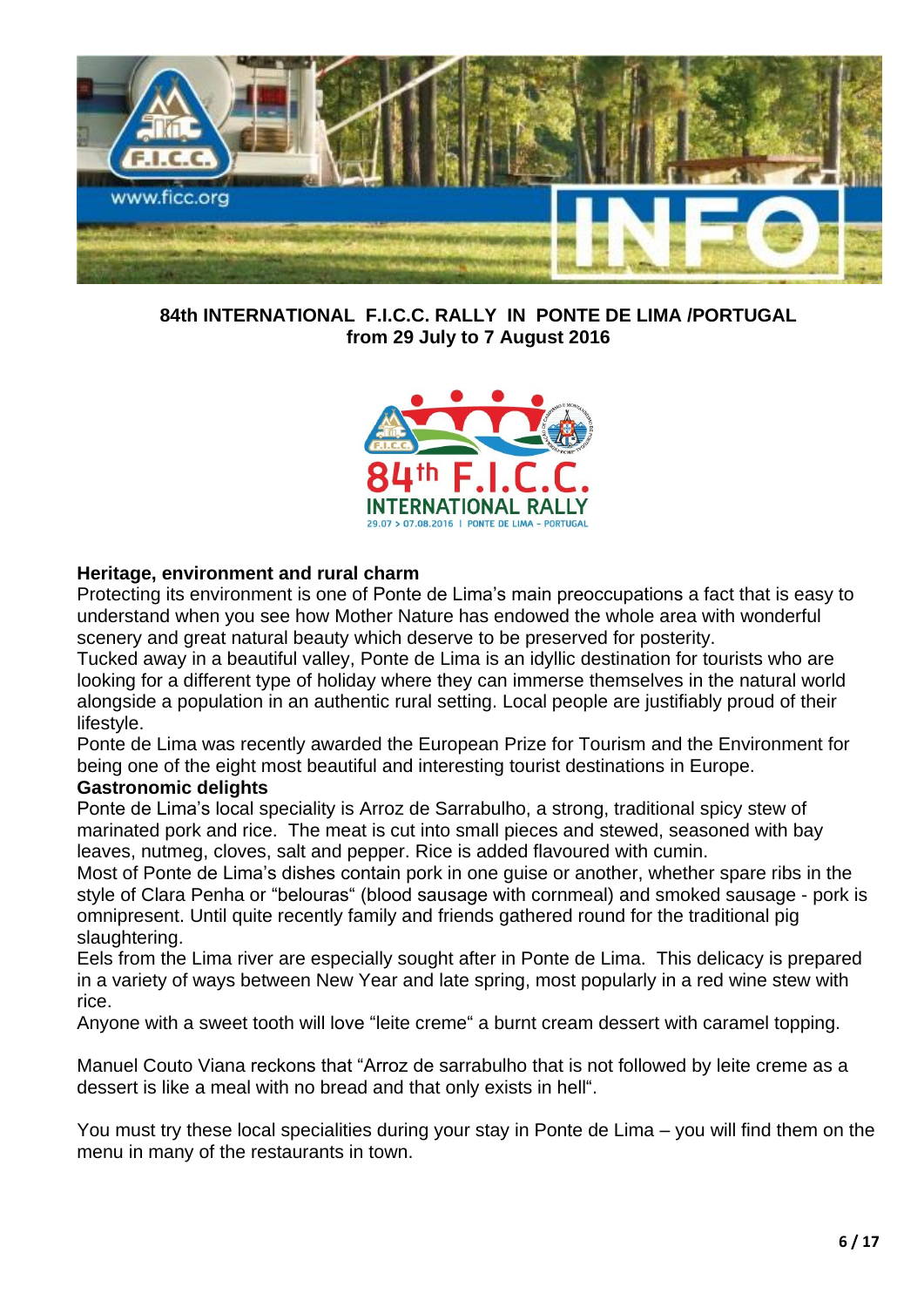



Foto: M. Eiffling

Some pratical information

I**nscription**: Adults (18+) Euro 120 – Youngsters (12-17 years) Euro 60 – Children until 11 years old free of charge

**Electricity** (6 Amps): Euro 35 per unit (tent, caravan, motorcaravan)

**Camping Pass**: Euro 75 (This amount is to pay by participants who do stay in hotels, B&B,

Youth hostels etc. and who wish to go tot he rally site in order to partcicipate in the entertainment program.

A supplementary charge of 20% is added for inscriptions received by the organiser after May 10, 2016.

Information under [www.ficc2016.com](http://www.ficc2016.com/) Rally bookings can be made from 29 July 2015 onwards.



### **The 66th International F.I.C.C. Youth Rally will be held in Zeewolde, the Netherlands over Easter 2016**

F.I.C.C.'s young people will be holding their annual rally from 24 to 28 March 2016 at the Erkemederstrand campsite in Zeewolde. The booking fee is €60 per person (four nights' stay, one communal meal, an excursion to Utrecht, evening entertainment with campfire). All young people between 14 and 30 years of age will be most welcome at this event. Zeewolde is on the A28 between Zwolle and Utrecht and is very easy to get to, especially from Germany and Belgium.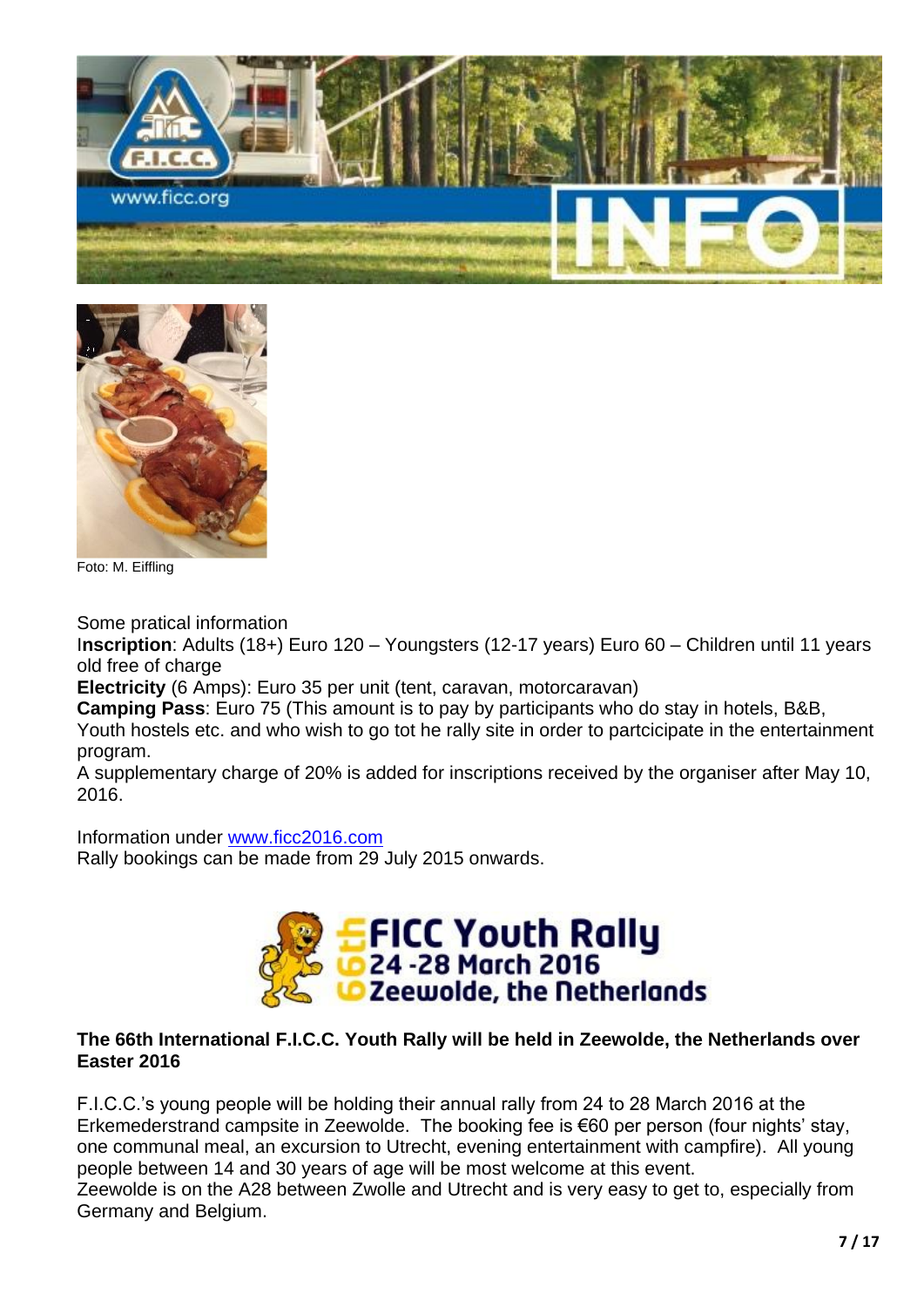

The campsite has a supermarket, a snackbar, WCs and showers and its reception is open 24 hours a day. Tokens will be used for payment. There is of course a disco every evening and information on the various themes will be available later.

Provisional programme:

#### **Thursday, 24 March**

- ° Participants arrive
- ° 8 pm to 1 am Disco and campfire

#### **Friday 25 March**

- ° 11 am to midday Opening Ceremony
- ° 1 pm to 2 pm Delegates' Meeting
- ° Activities
- ° 8 pm to 1 am Disco and campfire

#### **Saturday 27 March**

| ° 10 am to 6 pm | Treasure hunt in Utrecht |
|-----------------|--------------------------|
| ° 8 pm to 1 am  | Theme Disco and campfire |

#### **Sunday 28 March**

|                           | ° 11 am to midday General Assembly                             |
|---------------------------|----------------------------------------------------------------|
| ° Midday to 5 pm          | Sports activities (volleyball, football and much more besides) |
| $\degree$ 5.30 pm to 7 pm | Special Easter meal                                            |
| $\degree$ 7 pm to 8 pm    | Distribution of prizes and Closing Ceremony                    |
| ° 8 pm to 1 am            | Disco and campfire                                             |

### **Monday 29 March** (Easter Monday)

° Participants depart

The booking fee is €60 (includes Easter meal, 4 nights' stay, taxes and excursion)

Bookings are now being taken.

Information [www.youthrally2016.nl](http://www.youthrally2016.nl/) and [www.youthrally2016.nl](http://www.youthrally2016.nl/)

**85th INTERNATIONAL F.I.C.C. RALLY will be held in Datça, western Turkey, in May 2017** Further details on this event will appear in our next issue.

**--------------**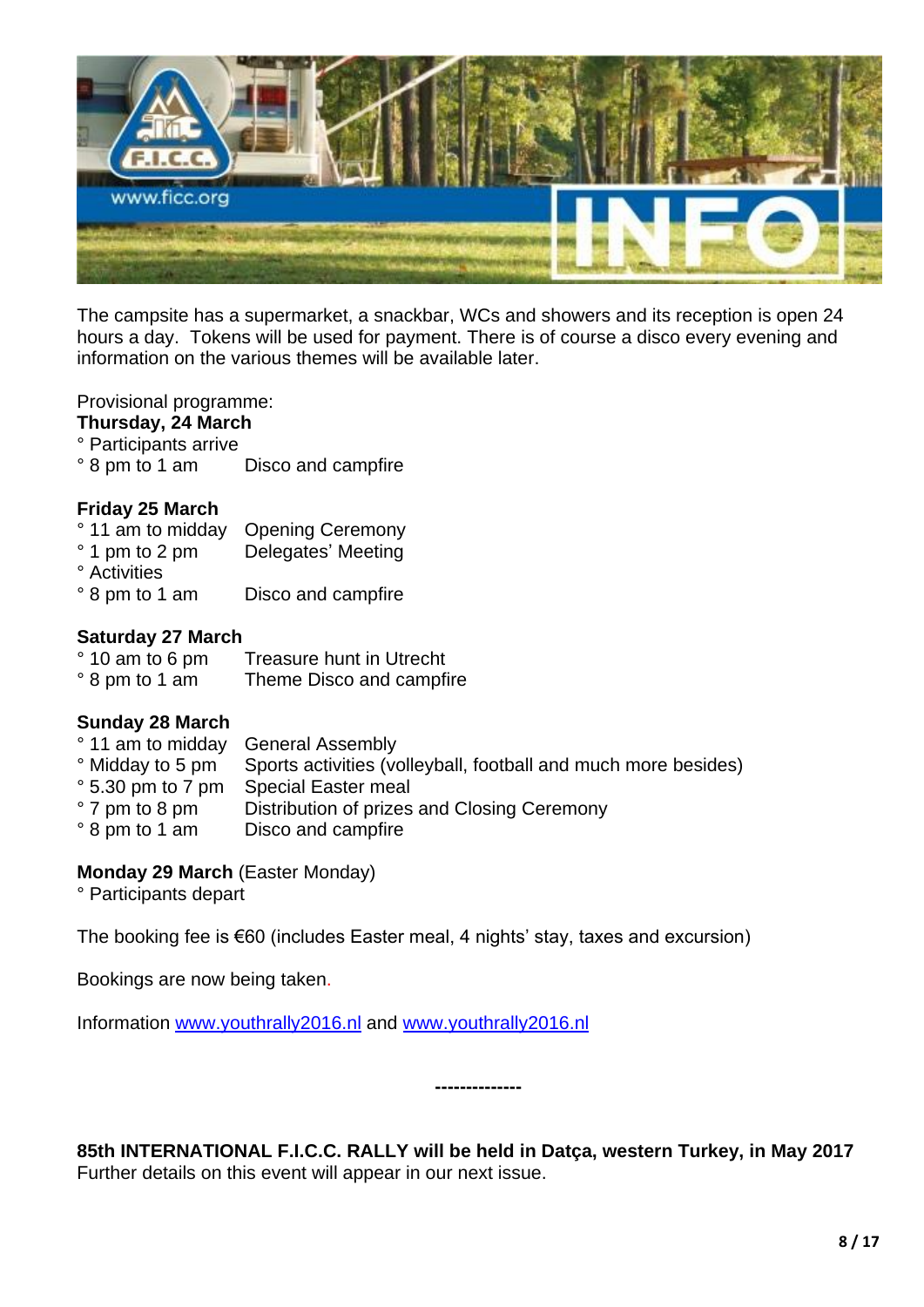

### **The 86th INTERNATIONAL F.I.C.C. RALLY will be held from 30 September to 9 October 2017 in Jhinshan/Taiwan**

Further details will also be communicated in our next issue.

## **MISCELLANEOUS**

**------------**

### **Karlsruhe (DE) celebrates 300 years**

The city of Karlsruhe in Baden, Germany, is celebrating its 300th anniversary between 20 June and 21 September this year with a packed programme of events. A Pavilion in the Schlossgarten (Palace park) will be the heart of Karlsruhe's Summer Festival – here events carry on well into the night. Karlsruhe is honouring its famous inventor, Carl Benz and Baron Drais von Sauerbronn with the Draisinen bike race between 10 and 12 July and a veteran car rally on 19 July.

Source: Camping, Cars & Caravans

### **Summertime = Mosquito-time**

Here is an ideal trap for catching mosquitoes.

Nothing is more unpleasant than having mosquitoes ruining summer evenings spent outdoors. But there is one trick that is certain to keep them away.

All you need is a large plastic bottle, brown sugar, yeast and warm water. You cut the bottle in half, turn the top part upside down and use it like a funnel. Pour the warm water into the bottom of the bottle and add the sugar and yeast. Insert the funnel and you will find that the mosquitoes are attracted to this brew and get stuck inside the bottle.

### **First day of Summer-A Solstice**

A solstice is an astronomical event that occurs twice each year as the sun reaches ist highest or lowest excursion relative to the celestial equator on the celestial sphere. There are two solstices the summer solstice and the winter solstice. The summer solstice marks the beginning of summer and the winter solstice marks the beginning of winter. There are also two equinoxes: They mark the beginning of the seasons automn and winter. The day of the solstice is either the longest day of the year (in summer) or the shortest day of the year (in winter) for any place outside of the tropics.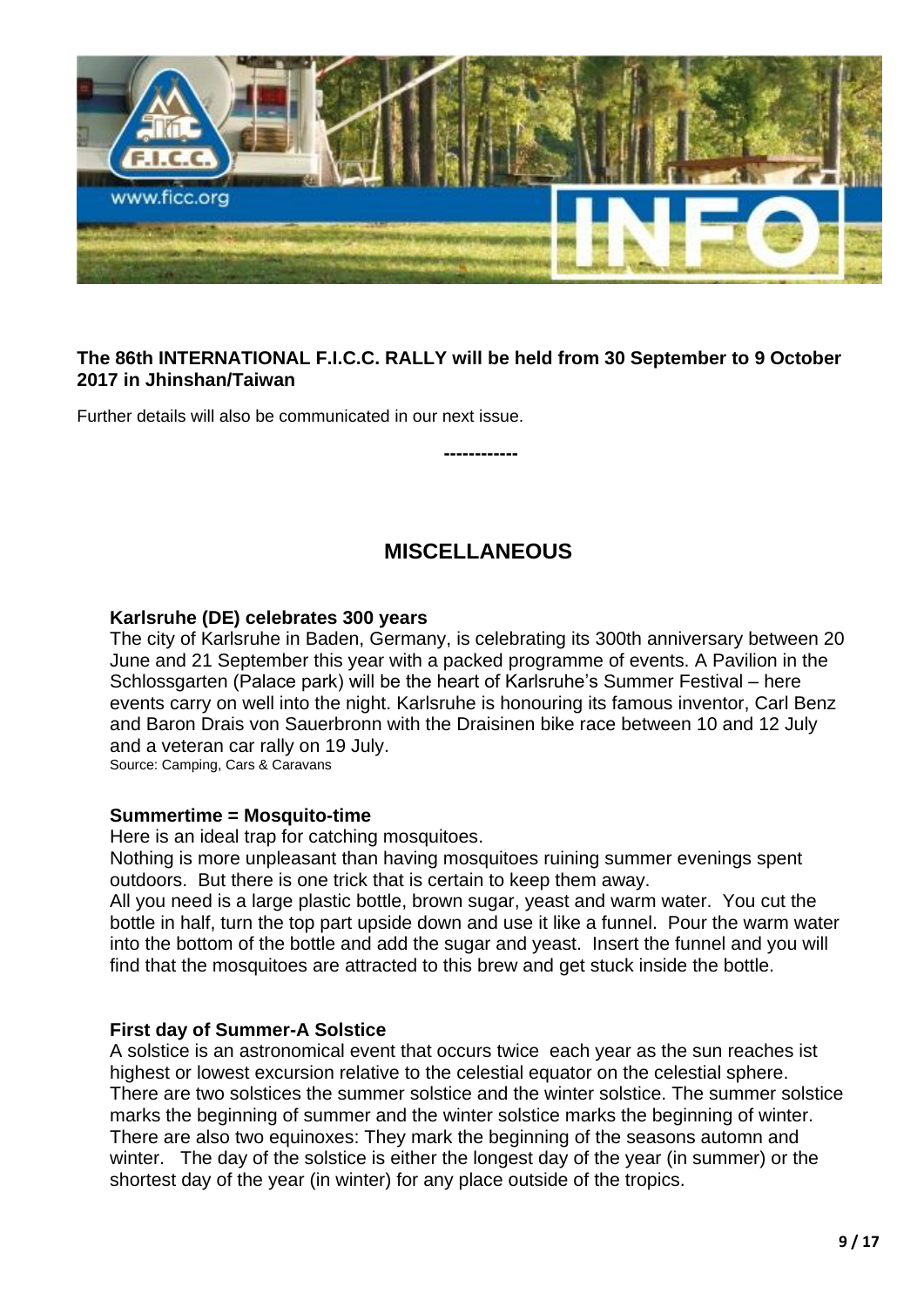

Once people worshiped nature and celebrated the day of solstice as the day of fire, the day of the sun and the beginning of a new cycle or rather a new year. Probably many of you never have nor ever will jump over the fire in celebration of the first day of summer, but sometimes it still would be nice to thank the sun, which warms us.

Do a little "ritual" and mark the beginning of summer;

Hug and kiss one another, meditate, light a candle, adorn yourselves with garlands of flowers, read a poem dedicated to the sun..

A happy new beginning of summer and cycle of life to us all on this wonderful planet. Source: Read in the Camping ZATON magazine in Croatia

# **CAMPING, CARAVANNING, MOTORCARAVANNING**

### **European caravan market is still on the up**

The European caravan market is going from strength to strength. The European Caravan Federation (ECF) has announced a significant rise in leisure vehicle registrations between January and May this year. In total there were 78,014 new registrations of caravans and motorcaravans, a rise of 6.8%. This is encouraging confirmation of last month's registration figures and shows the continuing upward trend of the European caravanning industry so far this year.

In the first five months of the year, the traditionally strong caravanning markets in Germany, Great Britain and France provided the momentum for this growth in Europe. Great Britain announced the biggest growth with 14,750 vehicles, up 9.4%. Germany had the most registrations with 25,816 new caravans and motorcaravans, an increase of 8.5% compared with the same period last year. A total of 13,189 new registrations for leisure vehicles was recorded in France in the first five months of the year, an increase of 6.3% compared with the previous year.

Between January and May, there was significant growth in registrations of caravans in the allimportant markets of Germany and Great Britain: 9,852 outfits were registered in Germany (up 10.8%), and 9,750 outfits in Great Britain (up 5.3%). The first days of summer brought a welcome improvement in the number of registrations in the Netherlands: the formerly buoyant market has experienced years of sluggish sales but, with 3,374 registrations (up 4.9%), the signs are that the market is now beginning to pick up.

A more reassuring economic situation in many parts of Europe gives people an incentive to contemplate the caravanners' philosophy of "Freedom, Nature and Independence" once more, which bodes well for the future of the European leisure vehicle market. Source: ECF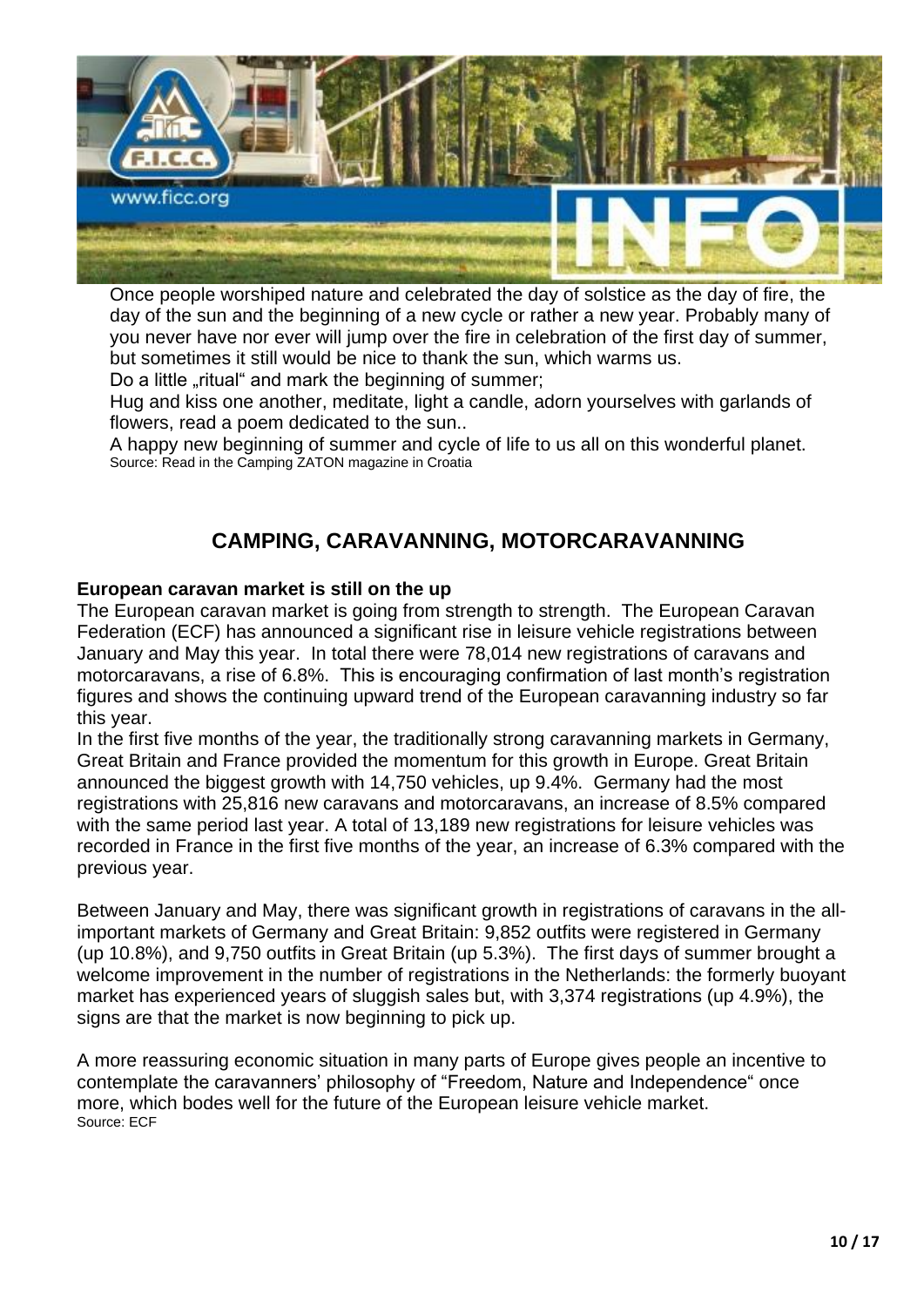

# **INTERESTING SNIPPETS FROM OUR MEMBERS**

### **The Camping and Caravanning Club (GB)**

The National Feast of Lanterns will be held at Houghton Hall in Norfolk/Great Britain from 28 to 31 August 2015 to which F.I.C.C. members will be most welcome.

Some of the highlights of the varied programme of entertainment:

Friday:

- Music by the Folk Dance and Song Group, Club Band, Claire Barker Band and the Country & Western Duo Cardy and Coke
- Falconry display and motor cycle display team stunts by Bolddog Lings FMX Team in the Arena

Saturday:

- Music by the Jonathan Wyatt Big Band and the Club Band
- Fun Dog Show best sausage catcher and best tail-wagger competition, the East Norfolk Militia brings the Napoleonic Wars to life and the Mardi Gras Parade (Arena).
- Saturday evening, participants light illuminations round their caravans and awnings as well as street scenes.

Sunday:

- Music by the Club Band, the comedy vocalist Brenda Collins, the All Stars Cover Band and Nelson's Shantymen Folk Band. Claire Barker and the Country & Western Duo provide evening entertainment in the bar.
- Another display by the Militia in the Arena, the Club Band leads a proms session and the evening is rounded off with a torchlight procession.
- Entertainment by "The Shantymen" and the "Claire Barker Duo" in the bar.

Monday:

• Procession with club banners and flags and closing ceremony.

Milk, newspapers and fresh bread can be bought on the spot. One can unwind in either of the two bars (WIFI hotspots) and wander round stalls selling local produce or trade stands with attractive offers by Truma, Cadac, Thetford and Whale.

Further information under [www.nfol.co.uk](http://www.nfol.co.uk/)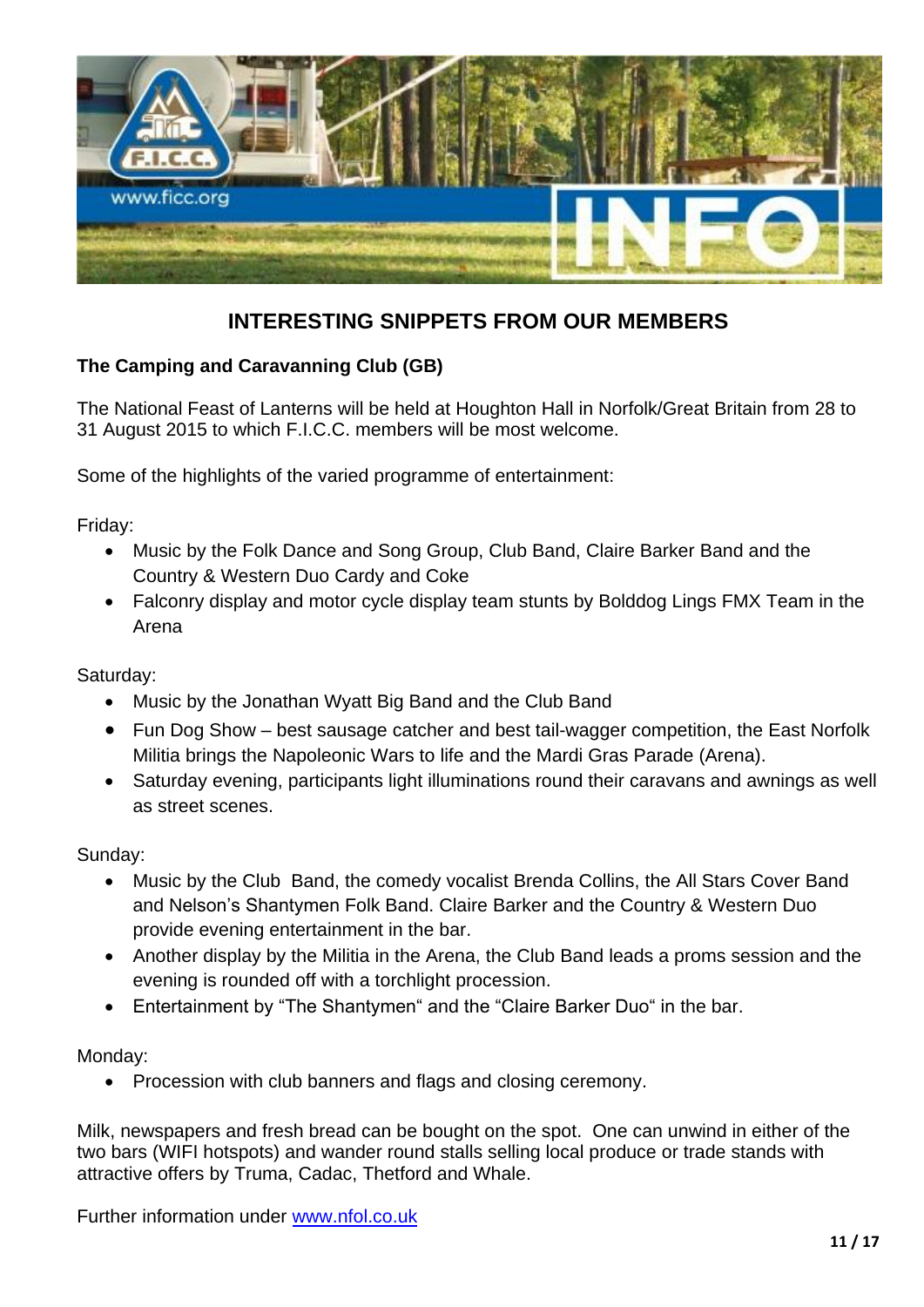![](_page_11_Picture_0.jpeg)

### **50th anniversary of the Magyar Camping es Caravaning Club**

The very successful and enjoyable 50th anniversary celebrations of F.I.C.C.'s Hungarian member club, MCCC, were held at the campsite on the shores of Lake Velencer.

The programme consisted mainly of great evening entertainment and interesting excursions both locally and further afield.

![](_page_11_Picture_4.jpeg)

![](_page_11_Picture_5.jpeg)

![](_page_11_Picture_6.jpeg)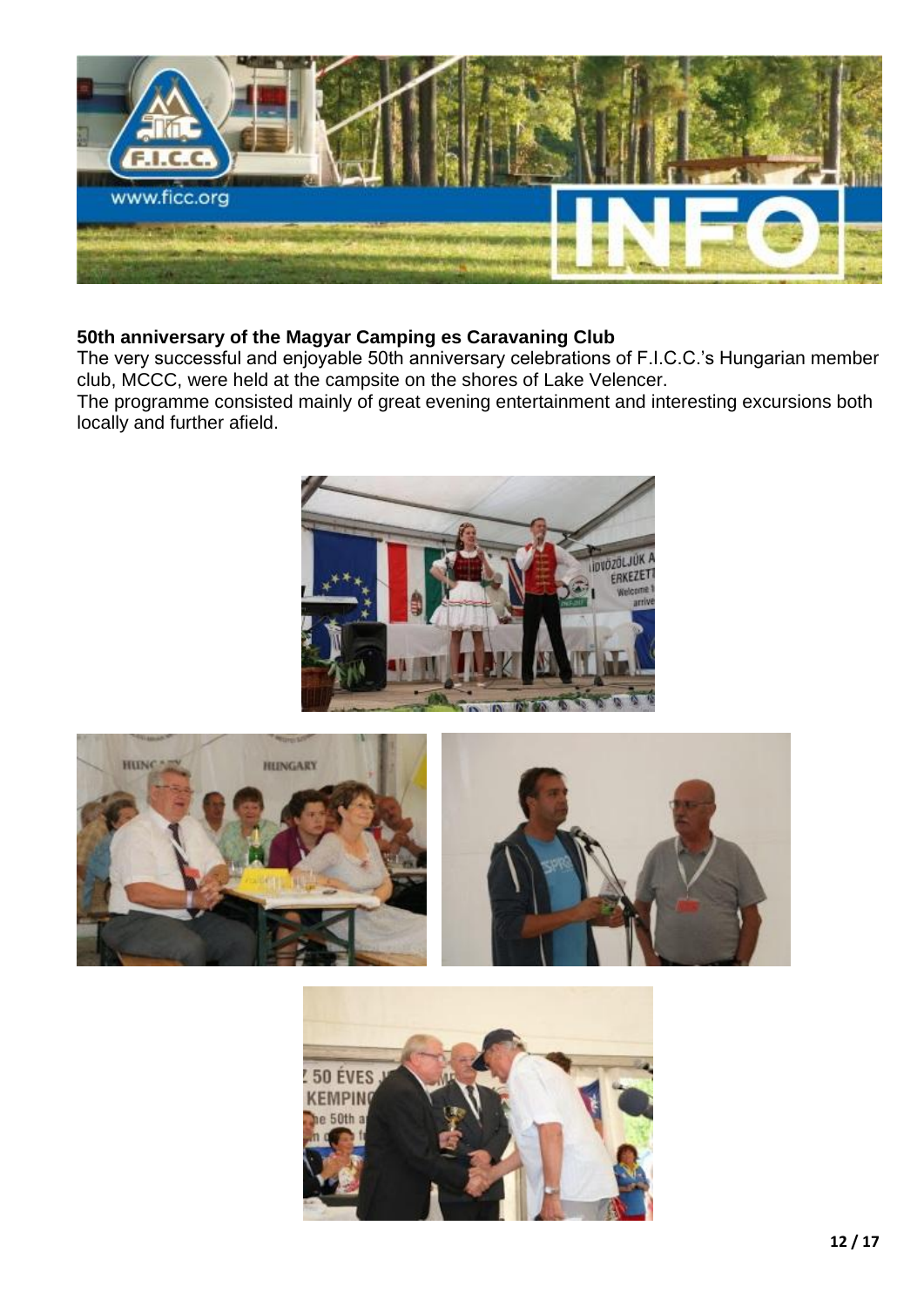![](_page_12_Picture_0.jpeg)

![](_page_12_Picture_1.jpeg)

![](_page_12_Picture_2.jpeg)

A good number of foreign campers took the opportunity to stop here on Hungary's second largest lake and break their journey en route to the rally in Novalja/Croatia.

## **WE HAVE PLEASURE INTRODUCING:**

**Vlaamse Kampeer- en Caravaning Federatie (VKCF)**

![](_page_12_Picture_6.jpeg)

Camping in Belgium goes back several centuries, but it was mostly associated with military activity. Camping for pleasure first happened a few centuries ago when rich families came to the health resort, Spa, and could not find suitable accommodation. They put up very large tents in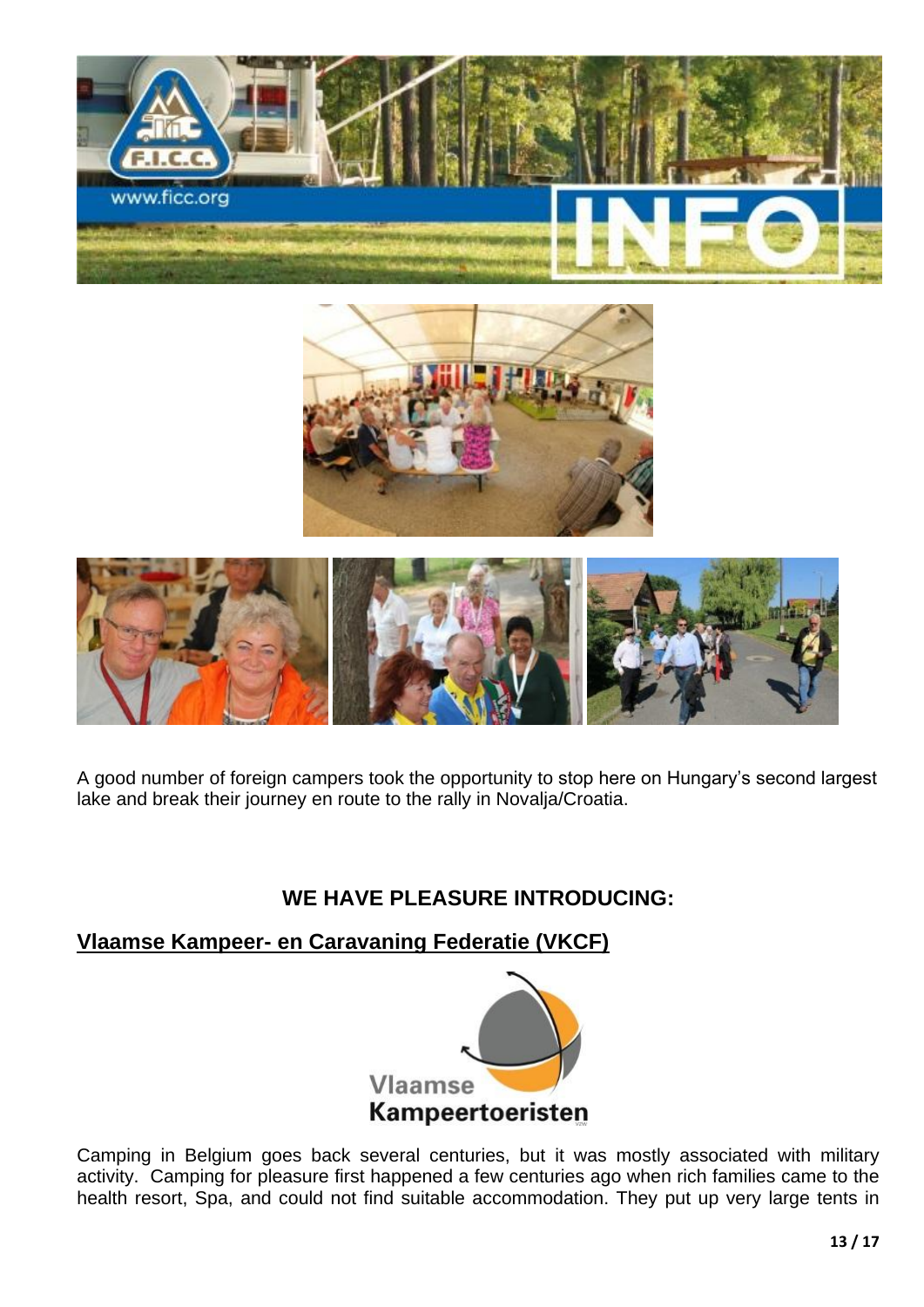![](_page_13_Picture_0.jpeg)

surrounding fields and were served by a small army of servants. The question of course is whether this was really camping.

The first traces of organized camping club appear a few months before the outbreak of World War I in 1914. The first club was called "Camping Club de Belgique". Thirteen years later a periodical magazine "La tente" was launched.

Between the two world wars there were three camping clubs in Belgium. The biggest, the "Royal Camping Club de Belgique", and a much smaller one "Les Campeurs Belges" both served the French-speaking part of the country. For the Flemish part the "Vlaamse Kampeercentrale" was established in 1934. The Flemish organization could not count on government support so sought assistance from the "VTB", the Vlaamse Toeristen Bond. "Vlaamse Kampeercentrale" became a member of F.I.C.C.

During World War II all camping was considered to be a military activity and was therefore prohibited. Nevertheless the fortnightly magazine "Toerisme" issued by the Vlaamse Toeristen Bond dated 1 July 1941, carried an announcement of the creation of "De Vlaamse Kampeertoeristen" (V.K.T.). To get around the war-time restrictions, announcing a picnic was the message to insiders that a camping weekend was being organised!

After the bombing of Antwerp in September 1944 all camping activities were stopped and the magazine "Toerisme" ceased publication. Between 1945 and 1947 there were several attempts to start the club again but the economic situation was not favorable.

However in 1948 in Ghent, some experienced campers along with other newer camping friends started the "Vlaamse Kampeertoeristen" all over again. Heavy tents carried on foot and by bike soon gave way to family cars transporting camping equipment. The first caravans rapidly made their appearance and later came the motorcaravans. The need for a proper camping magazine was never more marked and on 16 January 1953 the first issue of "Kampeertoerist" was published.

As most Belgian clubs were members of the Belgian Camping and Caravanning Federation, the regionalization of Belgium created a problem for F.I.C.C. Until that time F.I.C.C. only allowed one federation to represent any one country. However, as the Belgian federation was divided into the "Fédération Francophone des Clubs de Caravanning et de Camping de Belgique (FF3CB)" and the "Vlaamse Kampeer en Caravanning Federatie (VKCF)", both federations became members of F.I.C.C.

"VKCF" was founded on 6 March 1979 and its original statutes were published in the Belgian Gazette on 14 June 1979.

"VKCF" was simply the umbrella organisation with member clubs like VKT, Vlaamse Kampeertoeristen and the former Vakantiegenoegens and Pasar. Pasar left both VKCF and F.I.C.C. The Royal Automobile Club RACB became a member of F.I.C.C., which means that today VKCF's members are the Königlichen Automobil Club, Kampeervereniging t'Heiken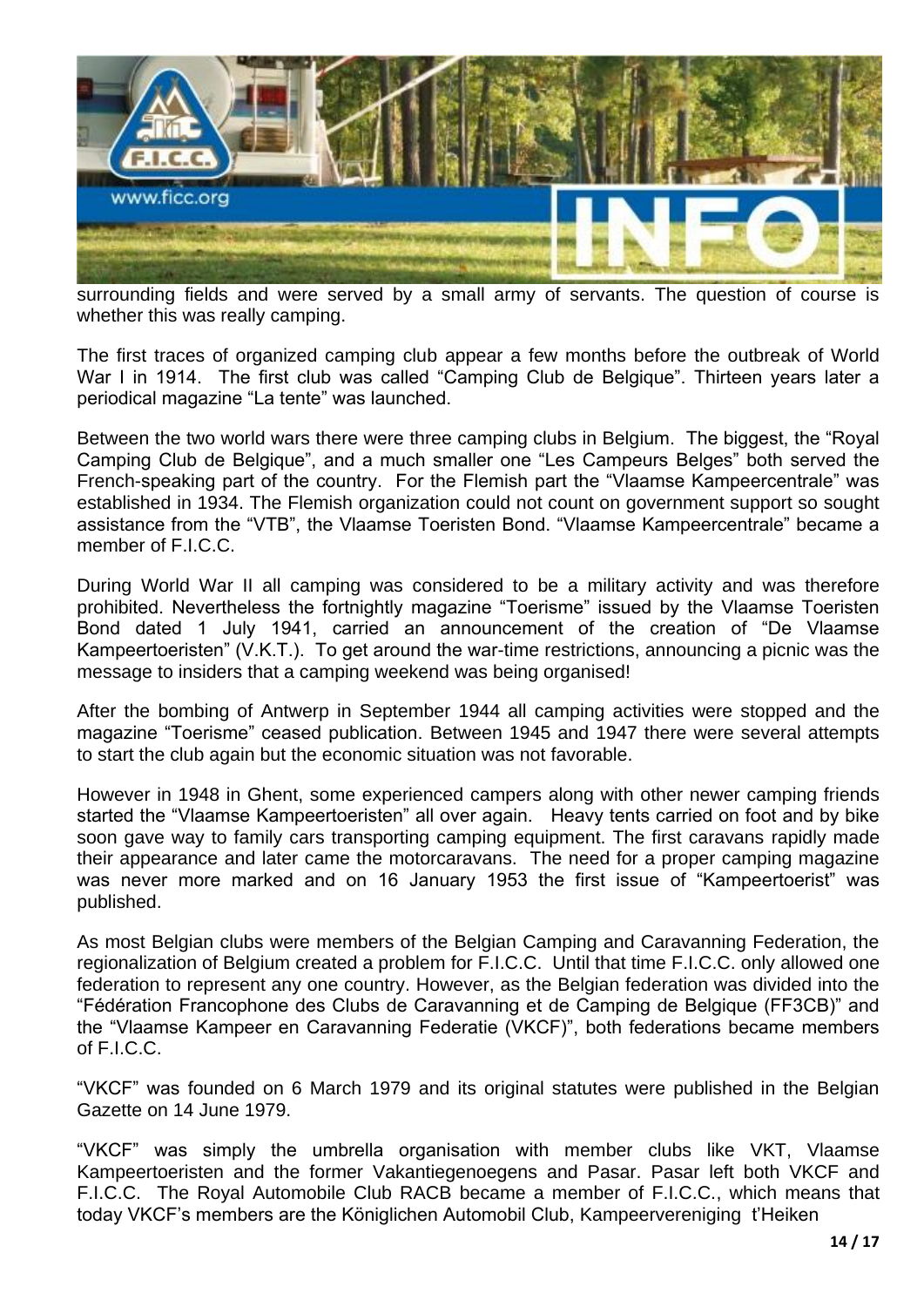![](_page_14_Picture_0.jpeg)

(Heiken Camping Federation), ATB De Natuurvrienden (ATB Friends of Nature) and Vlaamse Kampeertoeristen (Flemish Camping Tourists). "Vlaamse Kampeertoeristen" is still the leading camping club.

### **Fédération Francophone des Clubs de Camping et Caravaning de Belgique (F.F.3C.B)**

![](_page_14_Picture_3.jpeg)

F.F.3C.B is a tourism association recognised by the Commissariat général au Tourisme Wallonie-Bruxelles (General Commission for Tourism Wallonia-Brussels) and is a member of the Conseil supérieur du Tourisme Wallonie-Bruxelles (Wallonia-Brussels Tourism Board). The Federation's stated mission is to develop and promote outdoor holidays in the Wallonia-Brussels region and to promote the camping lifestyle generally while protecting the interests of campers.

The first visible trace of international camaraderie among campers dates back to 1925 but it was in 1932 that the idea emerged of turning friendly camping get-togethers into an annual event. In August 1933, a Belgian by the name of Mr. Ernest DE KEYSER, became a member of the "International Bureau". He was behind the idea of setting up the national camping federation which took shape on 7 April 1937. The Federation's statutes were rather special in that they constituted a sort of contract between the representatives of campers' associations and representatives of Ministries and even actual Ministers.

The Federation was one of the founding members of F.I.C.C. Its activities ceased between 1940- 1945 because of the events surrounding World War II.

It was "re-founded" on 13 March 1950 under the name of Fédération Nationale Belge de Camping, the word Caravaning being added two years later. Unlike the statutes of the old federation, the "contract" element was absent: the camping clubs themselves were the founding members.

The Fédération Nationale Belge de Camping et de Caravaning held an extraordinary general meeting on 28 January 1978 during which the proceedings were suspended so that representatives of the francophone associations could consult prior to drafting the statutes that they deemed to be necessary.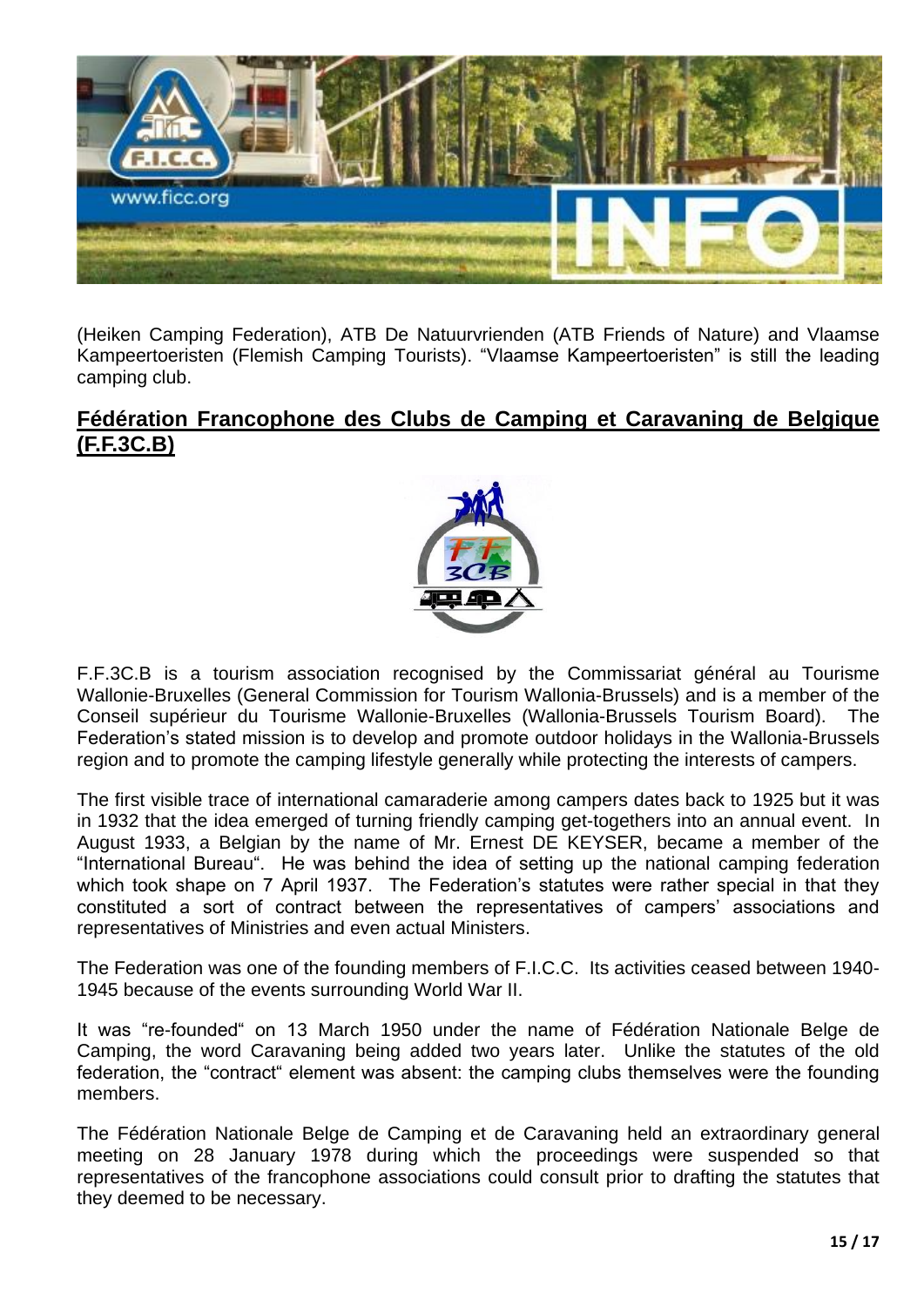![](_page_15_Picture_0.jpeg)

The statutes of association of a new federation "La Fédération Francophone des Clubs de Camping et de Caravaning de Belgique" were adopted at an assembly called for that purpose on 10 June 1978.

La Fédération Francophone des Clubs de Camping et de Caravaning de Belgique was officially founded on 7 December 1978. It then asked F.I.C.C. to recognise its existence *de jure*, not merely *de facto*. Since F.F.3C.B represented its own cultural community and had a privileged relationship with French-speaking camping and caravanning members, the federation requested recognition at international level which F.I.C.C. readily granted.

F.F.3C.B is the umbrella federation of both camping, caravanning and motorcaravan clubs and also of individual campers who may become direct members of the federation.

Today the Federation's membership includes eight camping, caravanning and motorcaravanning clubs, as well as its direct individual members. The clubs include: The International Police Association, the Royal Motor Union de Liège, Camping, Fédération francophone de camping et de caravaning de Belgique asbl.

The Federation represents 588 families.

The Federation's aims are to improve conditions and comfort in camping and caravanning.

- It also seeks to encourage character development through cultural exchanges by bringing together campers of different nationalities especially those in neighbouring countries.
- Every year the Federation sets up and takes part in a number of information meetings for its members. This way campers learn of the importance of being closely and actively involved in the sector and are in a good position to choose the area they are most interested in.
- It creates centres specifically for children where they can discover the wonderful world of camping.
- The Federation is a member of the Wallonia-Brussels Tourism Board and the Committee for Camping & Outdoor Holidays. It is involved in producing an annual camping guide. In fact for many years the Federation assisted in drafting legislation for the "Walloon Tourism Code" several chapters of which related to camping and outdoor holidays. It was also involved in drafting legislation designed to protect campers and their well-being as well as regulations that the camping fraternity would be expected to observe.
- Recently, at the invitation of the Minister for Tourism, the Federation took part in a seminar on "Le printemps du tourisme" (Spring in the tourist industry) that addressed general aspects of modernday tourism, particularly outdoor holidays (e.g. improving the quality of life on campsites).